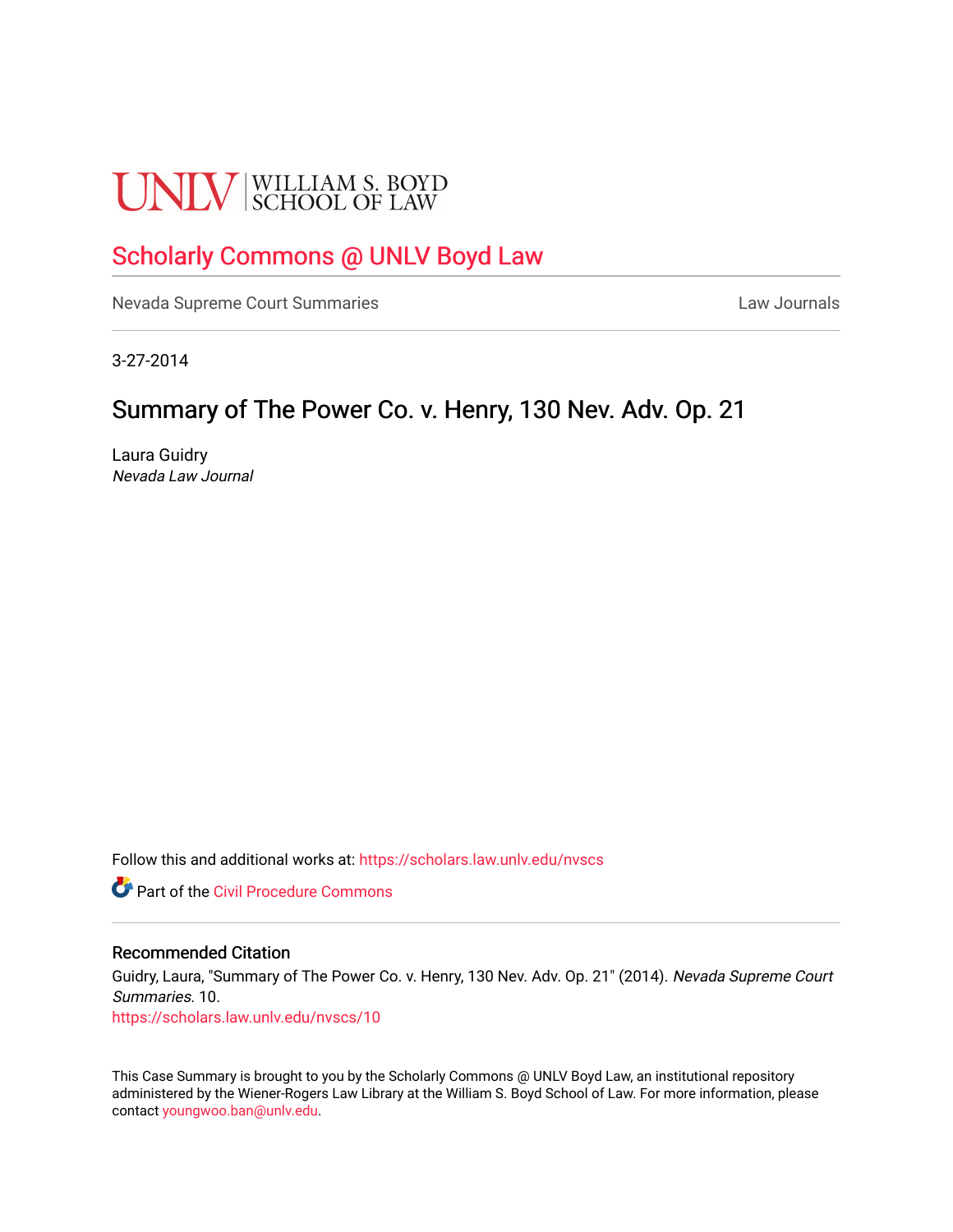*The Power Co. v. Henry*, 130 Nev. Adv. Op. 21 (Mar. 27, 2014)<sup>1</sup>

#### CONTRACT LAW: SETTLEMENT AGREEMENT

#### **Summary**

The Court determined two issues:1) whether NRCP 41(e)'s provision requiring dismissal for want of prosecution applies to an action in which the parties entered into a written and signed settlement agreement before NRCP 41(e)'s five-year deadline expired; and 2) whether the district court erred in reducing the parties' settlement agreement to judgment.

## **Disposition**

When parties have entered into a written and signed settlement agreement before NRCP 41(e)'s five year deadline, NRCP 41(e) does not apply to such an action. Thus, district court did not err in reducing the parties' settlement agreement to judgment.

## **Factual and Procedural History**

Respondent Kirk Henry was rendered quadriplegic by a bouncer at the Crazy Horse Too Gentlemen's Club, which was owned and operated by appellant The Power Company, Inc. (TPCI). In 2001, Kirk Henry and his wife, Amy Henry filed a civil complaint against TPCI for assault, battery, loss of consortium and later amended the compliant to include TPCI's president, Rick Rizzolo. On August 8, 2006, four years and ten months after the Henrys filed their action, they entered into a settlement agreement with TPCI and Rizzolo. The settlement agreement stipulated that upon TPCI and Rizzolo's payment of \$10 million to the Henrys, the Henrys would release TPCI and Rizzolo from all liability related to Mr. Henry's injury. While \$1 million was owed to the Henrys at signing, the remaining \$9 million was due upon the Crazy Horse Too's sale, regardless of the sale's net proceeds.

The Henrys moved the district court to reduce the settlement agreement to judgment twice without success. TPCI and Rizzolo moved the district court to dismiss the Henrys' action under NRCP 41(e) for want of prosecution on two occasions unsuccessfully. The district court denied the second motion to dismiss on the grounds that NRCP 41(e) did not apply because the settlement agreement obviated the need for trial. Since the Henrys received no payment after the sale of the Crazy Horse Too for \$3 million, the Henrys filed a third motion to reduce the settlement agreement to judgment which was granted by the district court.

 $\overline{\phantom{a}}$ <sup>1</sup> By Laura Guidry.